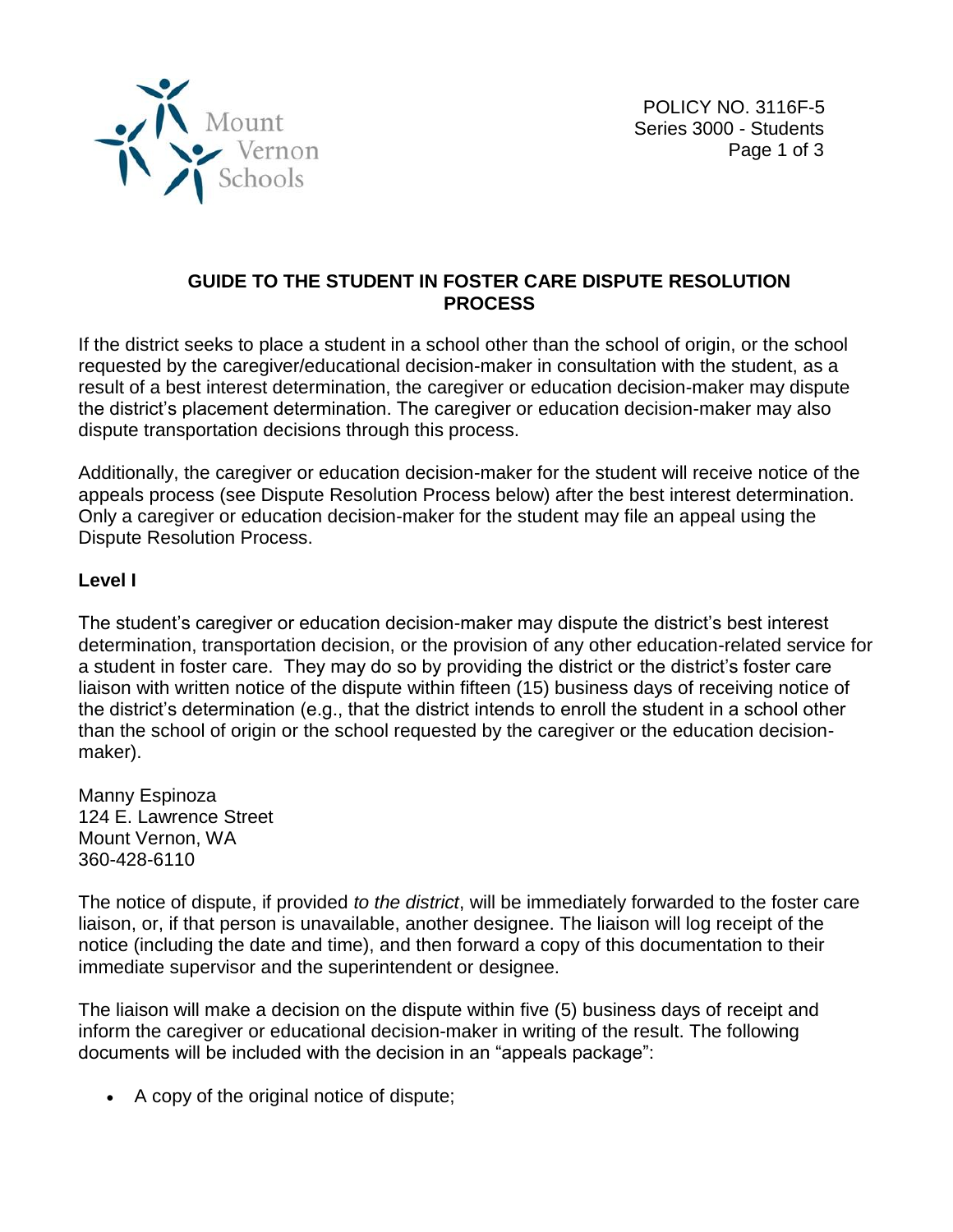

POLICY NO. 3116F-5 Series 3000 - Students Page 2 of 3

- Any additional information from the caregiver or educational decision-maker and/or foster care liaison; and
- Instructions on appealing the decision to Level II.

The liaison will attempt to verify receipt of the written decision by the caregiver or education decision-maker.

## **Level II**

If the caregiver or education decision-maker disagrees with the decision of the foster care liaison, he or she may appeal the decision to the superintendent or his/her designee (who must be someone other than the foster care liaison). He or she may do so by providing the superintendent's office with a copy of the Level I appeals package within ten (10) business days of their receipt of the Level I decision.

Within five (5) business days of the notification to the district that the caregiver or education decision-maker intends to appeal, the superintendent or designee will arrange to meet within a reasonably expeditious time period either in-person or through phone/video conference with the student's caregiver or educational decision-maker, the student if appropriate, and at least one representative from DCYF or another supervising agency. If it is not possible for the DCYF or other supervising agency representative to be present within a reasonable time, the superintendent or designee will document their efforts to include the representative and proceed with the conference.

Within five (5) business days of the conference, the superintendent or designee will provide the caregiver or educational decision-maker with a written decision, supporting evidence, reasons for the decision and an appeals package that includes:

- A copy of the initial dispute filed at Level I and the Level I decision;
- The Level II decision rendered by the superintendent or designee;
- Any additional information from the caregiver or education decision-maker and/or foster care liaison;
- Instructions as to how to file a Level III appeal, including the physical address and email address of where to submit the dispute: